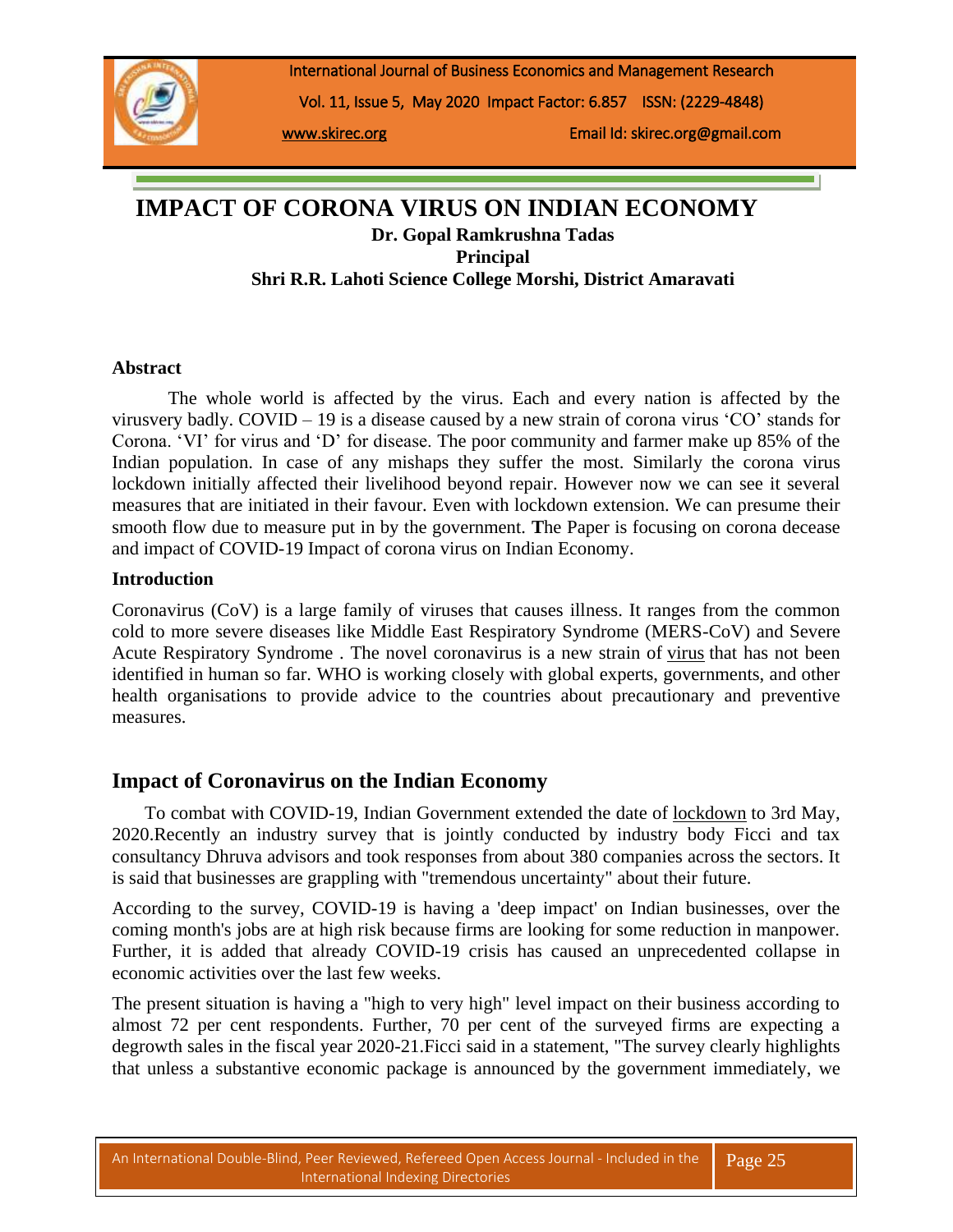

could see a permanent impairment of a large section of the industry, which may lose the opportunity to come back to life again."

According to Du & Bradstreet, COVID-19 no doubt disrupted human lives and global supply chain but the pandemic is a severe demand shock which has offset the green shoots of recovery of the Indian economy that was visible towards the end of 2019 and early 2020. The revised Gross Domestic Product (GDP) estimates for India downwards by 0.2 percentage points for the fiscal year 2020 to 4.8 per cent and by 0.5 per cent for the fiscal year 2021 to 6 per cent. Further, it is stated that the extent of the actual impact will depend upon the severity and duration of the outbreak.

 There are three major channels of impact for Indian businesses according to the report namely linkages, supply chain and macroeconomic factors. The data of the Dun & Bradstreet shows that at least 6,606 Indian entities have legal linkages with companies in countries with a large number of confirmed COVID-19 cases. And business activity in the foreign markets is slow which implies a negative impact on the topline of these companies. Sectors that would be much affected includes logistics, auto, tourism, metals, drugs, pharmaceuticals, electronic goods, MSMEs and retail among others

 Further, according to the World Bank's assessment, India is expected to grow 1.5 per cent to 2.8 per cent. And IMF projected a GDP growth of 1.9 per cent for India in 2020 because the global economy is affected by the COVID pandemic, the worst recession since the Great Depression in the 1930s. Also, we can't ignore that the lockdown and pandemic hit several sectors including MSME, hospitality, civil aviation, agriculture and allied sector.

 According to KPMG, the lockdown in India will have a sizeable impact on the economy mainly on consumption which is the biggest component of GDP. Reduction in the urban transaction can lead to a steep fall in the consumption of non-essential goods. It can be severe if disruption causes by the 21-day lockdown and affect the availability of essential commodities.Due to weak domestic consumption and consumer sentiment, there can be a delay in investment which further add pressure on the growth.

We can't ignore that post-COVID-19, some economies are expected to adopt de-risking strategies and shift their manufacturing bases from China. This can create opportunities for India. According to KPMG, opportunities will largely depend on how quickly the economy recovers and the pace at which the supply chain issues are addressed. In terms of trade, China is the world's largest exporter and second-largest importer. It accounts for 13% of world exports and 11% of world imports. Up to a large extent, it will impact the Indian industry. In imports, the dependence of India on China is huge. Of the top 20 products (at the two-digit of HS Code) that India imports from the world, China accounts for a significant share in most of them.

India's total electronic imports account for 45% of China. Around one-third of machinery and almost two-fifths of organic chemicals that India purchases from the world come from China? For automotive parts and fertilisers China's share in India's import is more than 25%. Around 65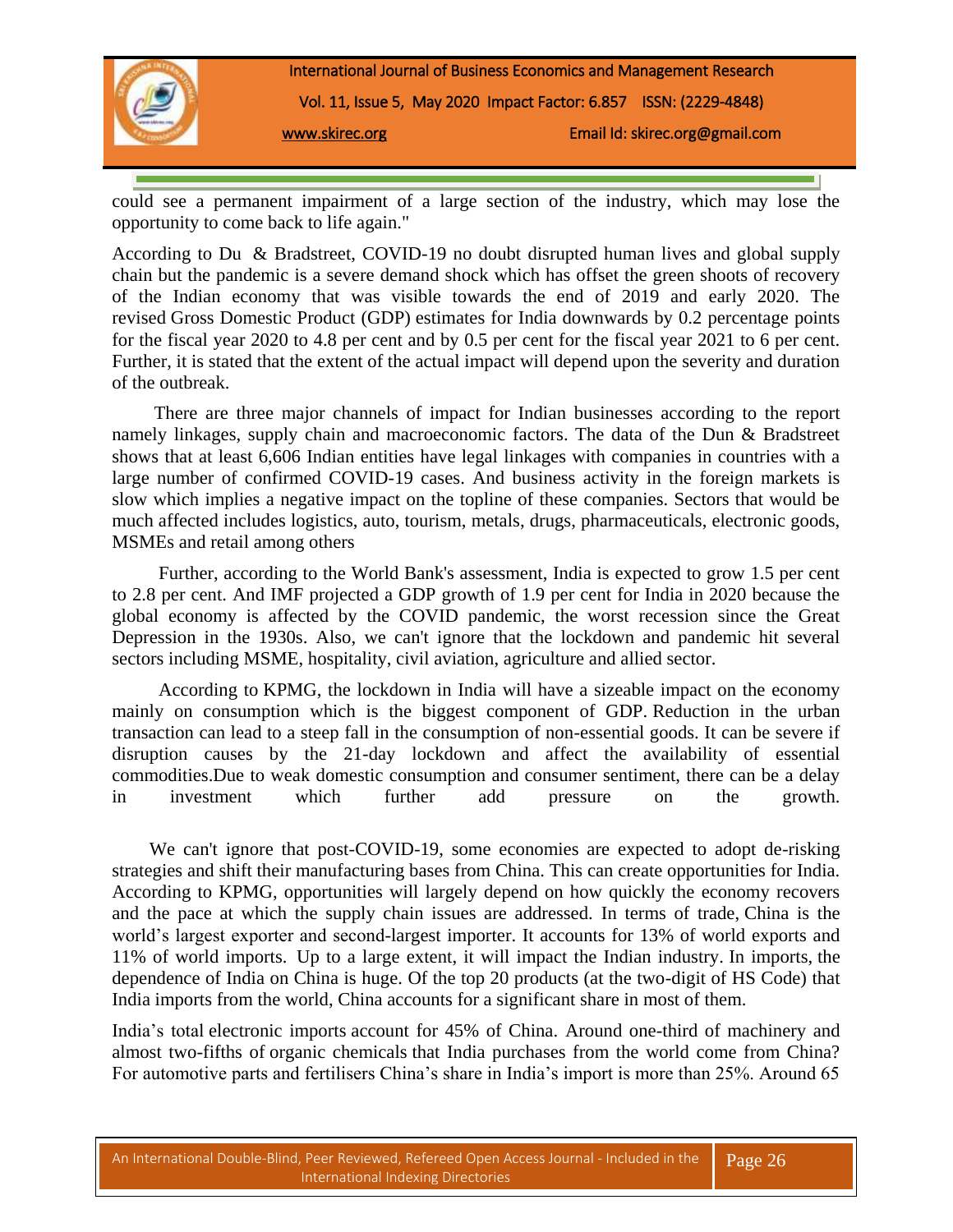

to 70% of active pharmaceutical ingredients and around 90% of certain mobile phones come from China to India.

 Therefore, we can say that due to the current outbreak of coronavirus in China, the import dependence on China will have a significant impact on the Indian industry.In terms of export, China is India's 3rd largest export partner and accounts for around 5% share. The impact may result in the following sectors namely organic chemicals, plastics, fish products, cotton, ores, etc. We also can't ignore that most of the Indian companies are located in the eastern part of China. In China, about 72% of companies in India are located in cities like Shanghai, Beijing, provinces of Guangdong, Jiangsu, and Shandong. In various sectors, these companies work including Industrial manufacturing, manufacturing services, IT and BPO, Logistics, Chemicals, Airlines, and tourism.It has been seen that some sectors of India have been impacted by the outbreak of coronavirus in China including shipping, pharmaceuticals, automobiles, mobiles, electronics, textiles, etc. Also, a supply chain may affect some disruptions associates with industries and markets. Overall, the impact of coronavirus in the industry is moderate.

According to CLSA report, pharma, chemicals, and electronics businesses may face supply-chain issues and prices will go up by 10 percent. The report also says that India could also be a beneficiary of positive flows since it appears to be the least-impacted market. Some commodities like metals, upstream and downstream oil companies, could witness the impact of lower global demand impacting commodity prices.

### **Objective of the Research paper:-**

Objective of the Research paper is to study the effect of Corona Virus on Indian Economy.

### **Research Methodology: -**

The research paper based on secondary data collected from various books, research paper

newspapers, journals, and different Google website.

## **The sector-wise impact on Indian industry**

**Chemical Industry**: Some chemical plants have been shut down in China. So there will be restrictions on shipments/logistics. It was found that 20% of the production has been impacted due to the disruption in raw material supply. China is a major supplier of Indigo that is required for denim. Business in India is likely to get affected so people securing their supplies. However, it is an opportunity. US and EU will try and diversify their markets. Some of the business can be diverted to India which can also be taken as an advantage.

**Shipping Industry:** Coronavirus outbreak has impacted the business of cargo movement service providers. As per the sources, per day per vessel has declined by more than 75-80% in dry bulk trade.

**Auto Industry**: Its impact on Indian companies will vary and depend upon the extent of the business with China. China's business no doubt is affected. However, current levels of the inventory seem to be sufficient for the Indian industry. Pharmaceuticals Industry: Despite being